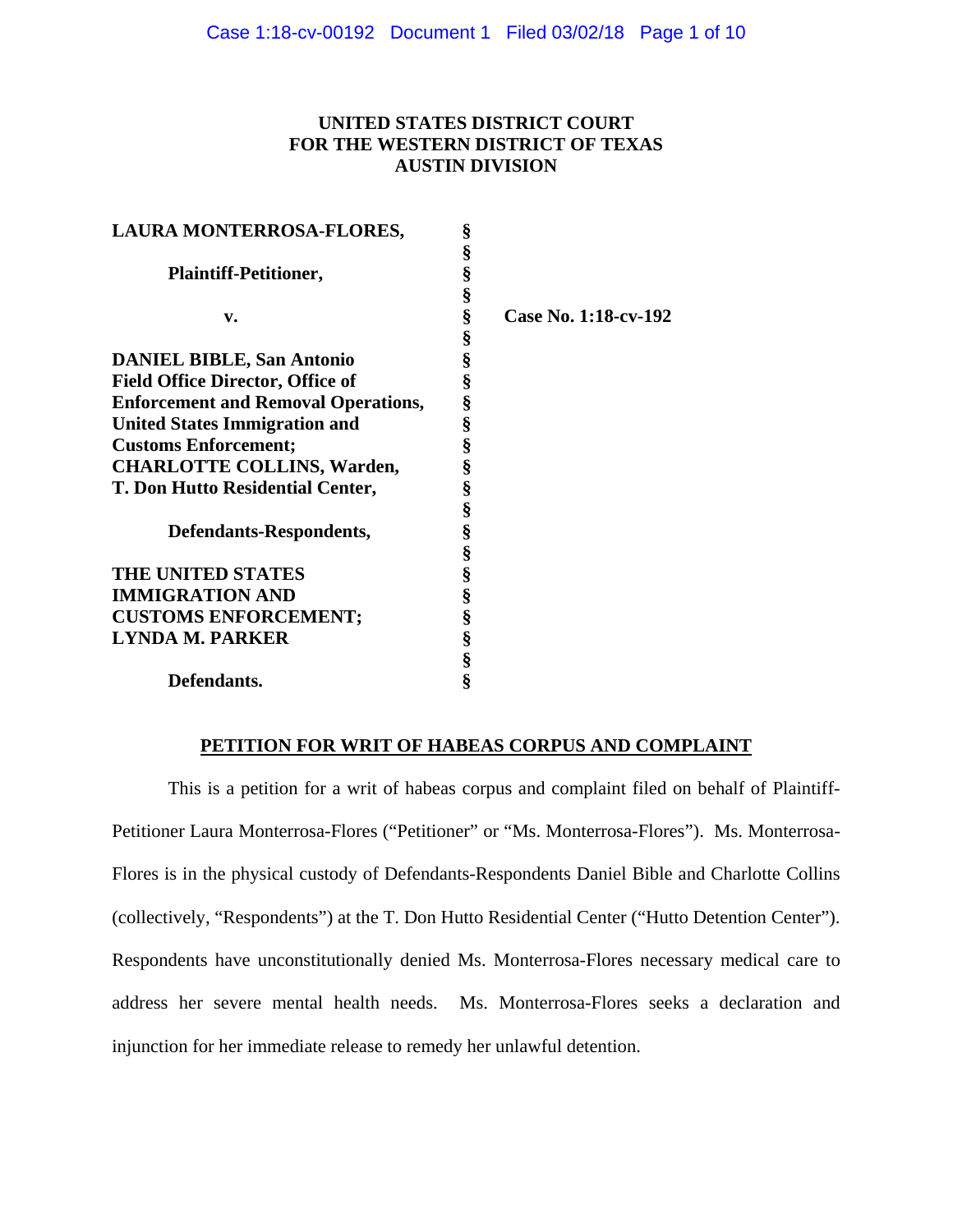## Case 1:18-cv-00192 Document 1 Filed 03/02/18 Page 2 of 10

Alternatively, Ms. Monterrosa-Flores seeks a declaration and injunction to compel Respondents to immediately provide Ms. Monterrosa-Flores necessary medical care. In addition, Ms. Monterrosa-Flores seeks monetary damages against Respondents and Defendant Lynda M. Parker for the unconstitutional denial of medical care.

Ms. Monterrosa-Flores also brings a claim against Defendant the United States Immigration and Customs Enforcement ("ICE") for its violations of the Rehabilitation Act of 1973, 29 U.S.C. § 794 *et seq.*

## **CUSTODY**

1. Ms. Monterrosa-Flores is in the physical custody of Respondents at the Hutto Detention Center in Williamson County, Texas. Ms. Monterrosa-Flores is under the direct control of Respondents and their agents.

### **JURISDICTION**

2. This action arises under the Constitution of the United States and also is brought pursuant to the Rehabilitation Act of 1973, 29 U.S.C. § 794 *et seq.* This Court has jurisdiction under 28 U.S.C. § 1331.

3. This Court has authority to grant a writ of habeas corpus pursuant to 28 U.S.C. § 2241.

4. This Court has authority to grant declaratory relief pursuant to 28 U.S.C. §§ 2201 and 2202, and Rule 57 of the Federal Rules of Civil Procedure.

5. This Court has authority to grant injunctive relief in this action pursuant to 5 U.S.C. § 702, and Rule 65 of the Federal Rules of Civil Procedure.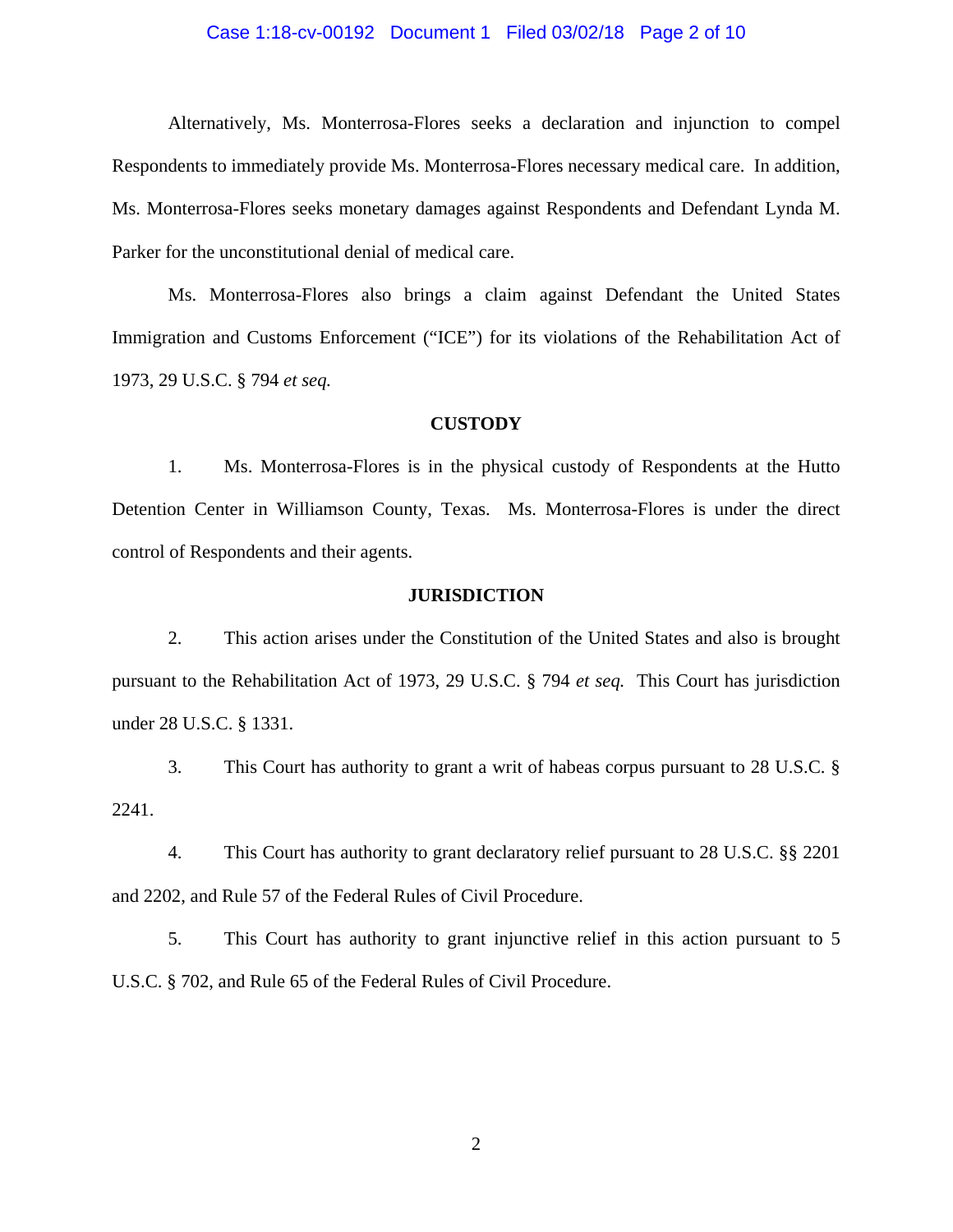#### **VENUE**

6. Venue is proper in the United States District Court for the Western District of Texas, the judicial district where Petitioner currently is in custody and where a substantial portion of the acts or actions giving rise to the claims occurred. 28 U.S.C. § 1391(b).

## **PARTIES**

7. Plaintiff-Petitioner Laura Monterrosa-Flores currently is detained at the Hutto Detention Center pursuant to civil immigration laws. She is in the physical custody of Respondents, and is under the direct control of Respondents and their agents. Ms. Monterrosa-Flores has been diagnosed with Posttraumatic Stress Disorder and Major Depressive Disorder. She suffers a disability with the meaning of the Rehabilitation Act.

8. Defendant the United States Immigration and Customs Enforcement ("ICE") is a law enforcement agency within the United States Department of Homeland Security. ICE is charged with detaining individuals at the Hutto Detention Center pursuant to federal immigration law.

9. Defendant-Respondent Daniel Bible is the Director of the San Antonio Field Office of the Office of Enforcement and Removal Operations of ICE. As such, Defendant-Respondent Bible is Ms. Monterrosa-Flores's legal custodian, charged with the responsibility of determining whether Ms. Monterrosa-Flores will be detained in ICE custody or released pending the conclusion of immigration removal proceedings.

10. Defendant-Respondent Charlotte Collins is Warden of the Hutto Detention Center and oversees, directs, and controls the Detention Center. She is Ms. Monterrosa-Flores's immediate custodian.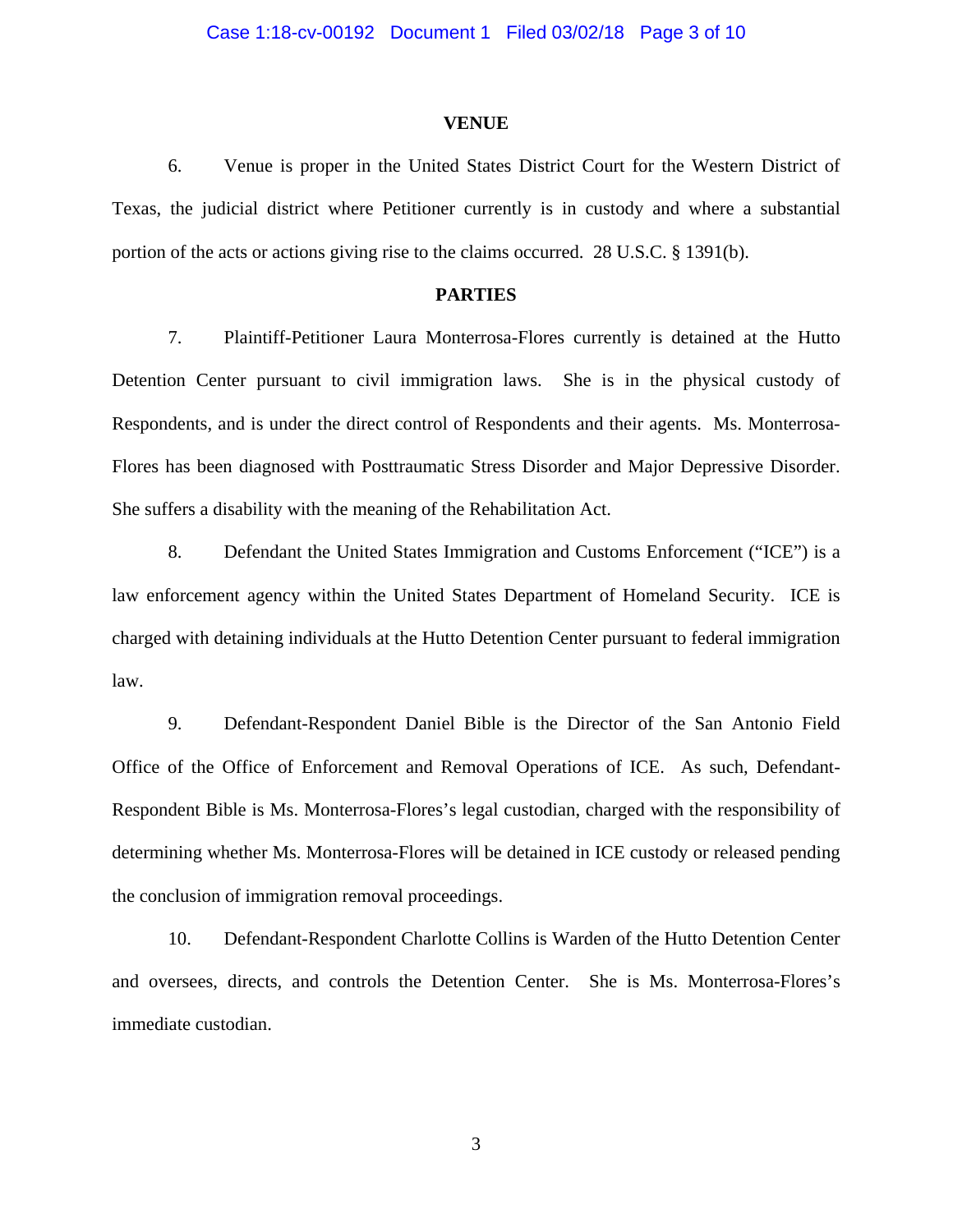## Case 1:18-cv-00192 Document 1 Filed 03/02/18 Page 4 of 10

11. Defendant Lynda M. Parker ("Dr. Parker") is a physician whose primary specialty is psychiatry. She is an employee of ICE and has provided direct medical care to Ms. Monterrosa-Flores.

### **EXHAUSTION OF ADMINISTRATIVE REMEDIES**

12. Ms. Monterrosa-Flores has exhausted her administrative remedies to the extent required by law, and her only remedy is by way of this judicial action.

## **STATEMENT OF FACTS**

13. On May 23, 2017, Defendant ICE detained Ms. Monterrosa-Flores after she entered the United States. On or around May 31, 2017, Defendant ICE transferred Ms. Monterrosa-Flores to Respondents' custody at the Hutto Detention Center where she has remained for the past nine months.

14. At all times while in the custody of Respondents, Ms. Monterrosa-Flores has suffered from Posttraumatic Stress Disorder and Major Depressive Disorder.

15. On January 12, 2018, Ms. Monterrosa-Flores made a suicide attempt and inflicted self-harm by ingesting a large quantity of potent medical pills.

16. Throughout Ms. Monterrosa-Flores's detention, Respondents and Defendants ICE and Dr. Parker have extensively documented Ms. Monterrosa-Flores's physical and mental health.

17. Although aware that Ms. Monterrosa-Flores requires special treatment and reasonable accommodations due to her mental disability, Respondents and Defendants ICE and Dr. Parker have failed to provide such treatment and accommodations. Further, Respondents and Defendants ICE and Dr. Parker discriminated against Ms. Monterrosa-Flores and denied her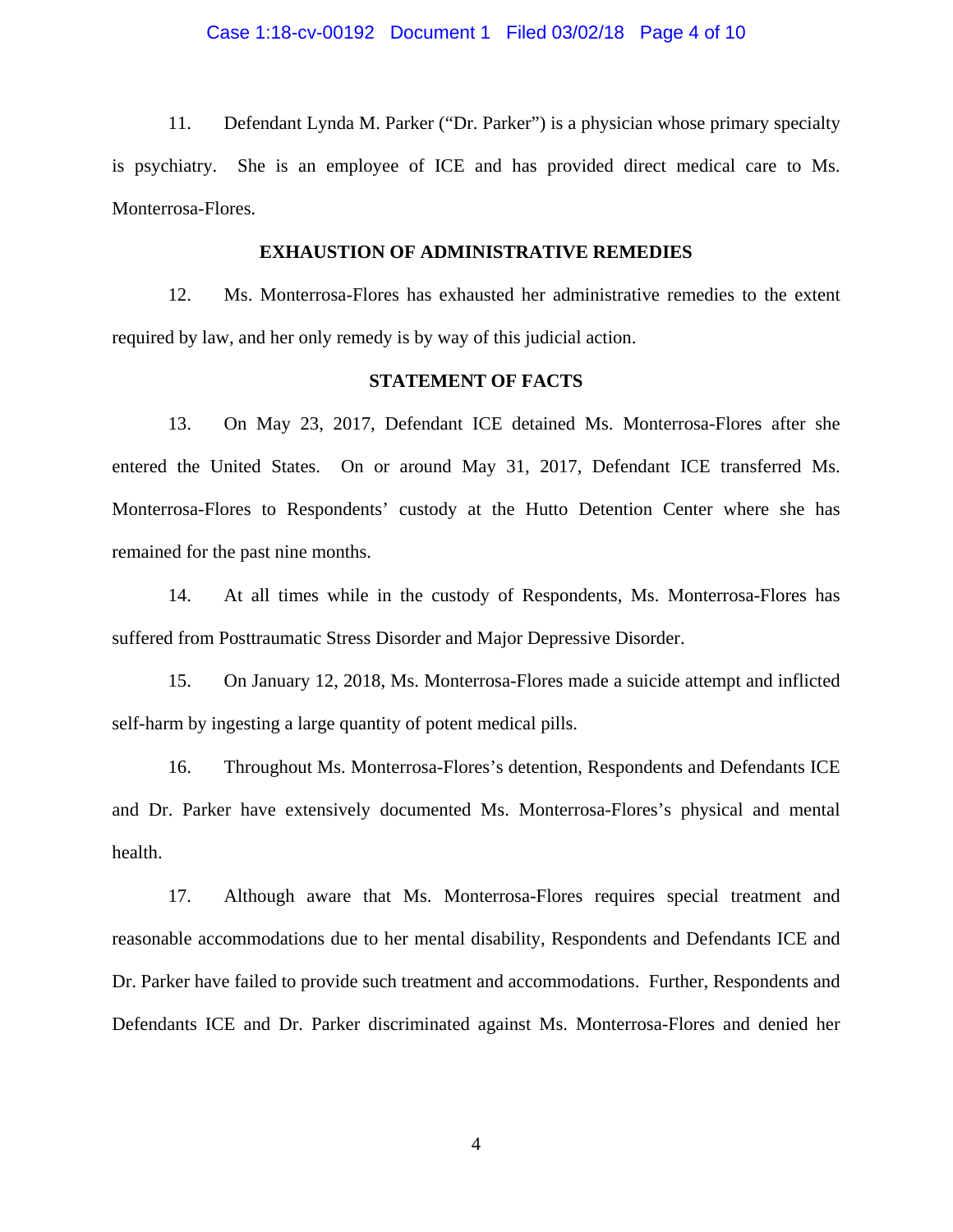## Case 1:18-cv-00192 Document 1 Filed 03/02/18 Page 5 of 10

access to medical services and treatments that were generally available to other detainees due to and on the basis of Ms. Monterrosa-Flores's disability.

18. Defendant Dr. Parker provided direct medical care to Ms. Monterrosa-Flores. Defendant Dr. Parker refused to treat Ms. Monterrosa-Flores's mental disability because of her mental disability. On at least one occasion, Defendant Dr. Parker discouraged Ms. Monterosa-Flores from reporting and seeking treatment for her mental disability by suggesting to Ms. Monterrosa-Flores that reporting her mental disability and seeking treatment would negatively affect her immigration case.

19. Respondents and Defendants ICE and Dr. Parker have never provided Ms. Monterrosa-Flores a full psychiatric evaluation and psychiatric treatment, including medication, even though Respondents and Defendants were aware that Ms. Monterrosa-Flores needed a full psychiatric evaluation and psychiatric treatment.

20. Respondents have promulgated a rule to limit psychological and psychiatric treatment of detainees at the Hutto Detention Center that is not reasonably related to any legitimate governmental objective and that places detainees, including Ms. Monterrosa-Flores, in substantial risk of serious harm.

21. As a result of Respondents' and Defendants ICE's and Dr. Parker's failures to address Ms. Monterrosa-Flores's medical needs, Ms. Monterossa-Flores's physical and mental condition has deteriorated. Respondents and Defendants ICE and Dr. Parker have placed Ms. Monterrosa-Flores in segregation and isolation because of her physical and mental deterioration even though solitary confinement exacerbates both Posttraumatic Stress Disorder and Major Depressive Disorder.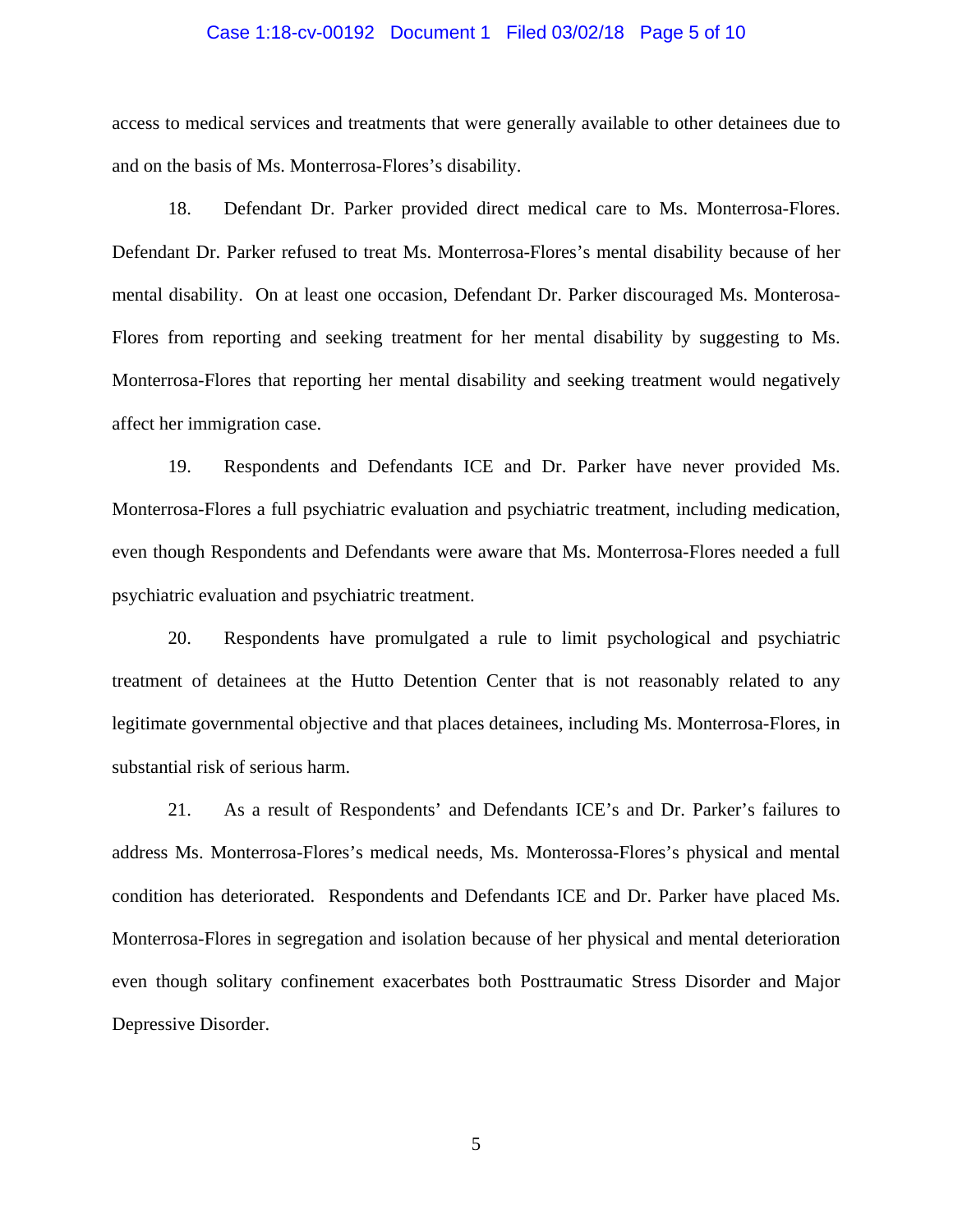## Case 1:18-cv-00192 Document 1 Filed 03/02/18 Page 6 of 10

22. Despite numerous requests for medical treatment and requests for reasonable accommodations by Ms. Monterrosa-Flores, Respondents and Defendants ICE and Dr. Parker have refused to remedy the situation. Instead, Respondents and Defendants ICE and Dr. Parker retaliated against Ms. Monterrosa-Flores by purposely misdiagnosing her condition, denying her adequate treatment and reasonable accommodations, and by placing her in segregation and isolation.

23. Ms. Monterrosa-Flores has suffered and continues to suffer emotional pain and anguish as a result of Respondents' and Defendants ICE's and Dr. Parker's actions.

24. Ms. Monterrosa-Flores remains at a high risk for suicide.

25. On January 28, 2018, a licensed clinical psychologist retained by Ms. Monterrosa-Flores's counsel performed an independent psychological evaluation of Ms. Monterrosa-Flores. The psychologist strongly recommended intensive outpatient treatment of Ms. Monterrosa-Flores for Posttraumatic Stress Disorder and Major Depressive Disorder. Further, the psychologist strongly recommended a full psychiatric evaluation and psychiatric treatment, including medication, to manage Ms. Monterrosa-Flores's severe psychiatric symptoms. The psychologist also recommended that the use of solitary confinement be stopped immediately.

#### **CLAIMS FOR RELIEF**

#### **CLAIM ONE**

#### **Fifth Amendment to the U.S. Constitution (Due Process Clause)**

26. Petitioner realleges and incorporates by reference the allegations made above.

27. The Due Process Clause of the Fifth Amendment requires that all individuals who are detained by the State be afforded adequate medical care, including mental health care, during their detention.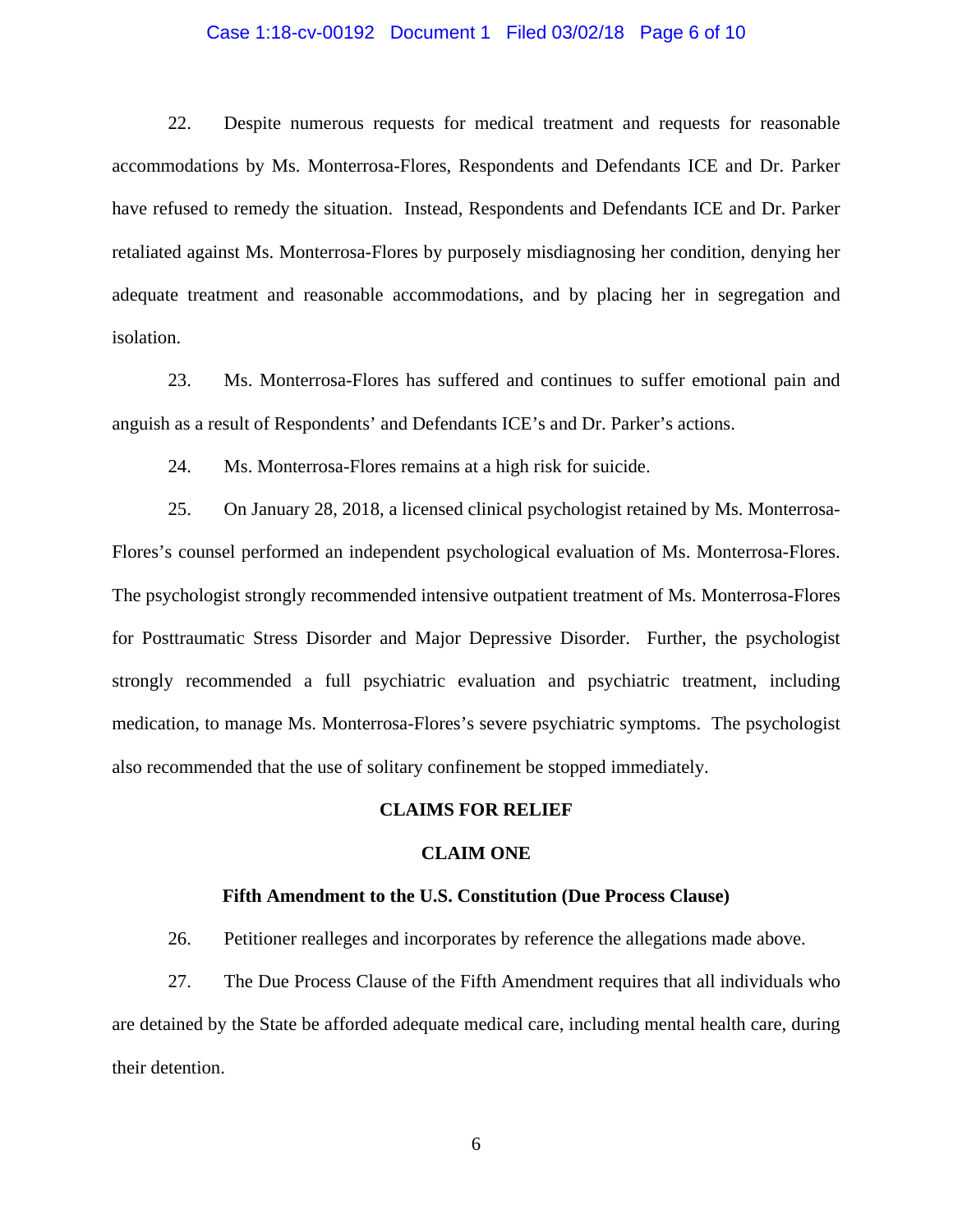## Case 1:18-cv-00192 Document 1 Filed 03/02/18 Page 7 of 10

28. Respondents and Defendant Dr. Parker failed to provide necessary mental health care and treatment for Petitioner, although Respondents and Defendant Dr. Parker extensively evaluated Petitioner and were aware that she required special treatment and reasonable accommodations due to her mental disability.

29. Respondents and Defendant Dr. Parker denied Petitioner a full psychiatric evaluation and the necessary psychological care, including medication, required to treat Petitioner for her mental disability, which includes Posttraumatic Stress Disorder and Major Depressive Disorder. Respondents and Defendant Dr. Parker have continued to deny Petitioner needed mental health care even after Petitioner engaged in self-harm.

30. The actions and omissions of Respondents and Defendant Dr. Parker violate the right of Petitioner to medical care while in detention. Respondents and Defendant Dr. Parker acted, failed to act, and continue to fail to act, despite their knowledge of a substantial risk of serious harm to Petitioner, in violation of Petitioner's Fifth Amendment rights.

31. Respondents and Defendant Dr. Parker engaged, and continue to engage, in their injurious conduct with deliberate indifference to Petitioner's serious medical needs, in light of her known and documented mental health needs.

32. Respondents' and Defendant Dr. Parker's deliberate indifference to Plaintiff's serious mental health needs has caused, and continues to cause, Petitioner physical pain and suffering, mental anguish, emotional distress, the deterioration of her mental health, and an undue risk of serious injury and/or premature death.

33. Respondents hold Petitioner in custody in violation of the Fifth Amendment to the United States Constitution. A writ of habeas corpus, pursuant to 28 U.S.C. § 2241, is necessary to remedy the constitutional violations, to ensure Petitioner receives necessary medical care, and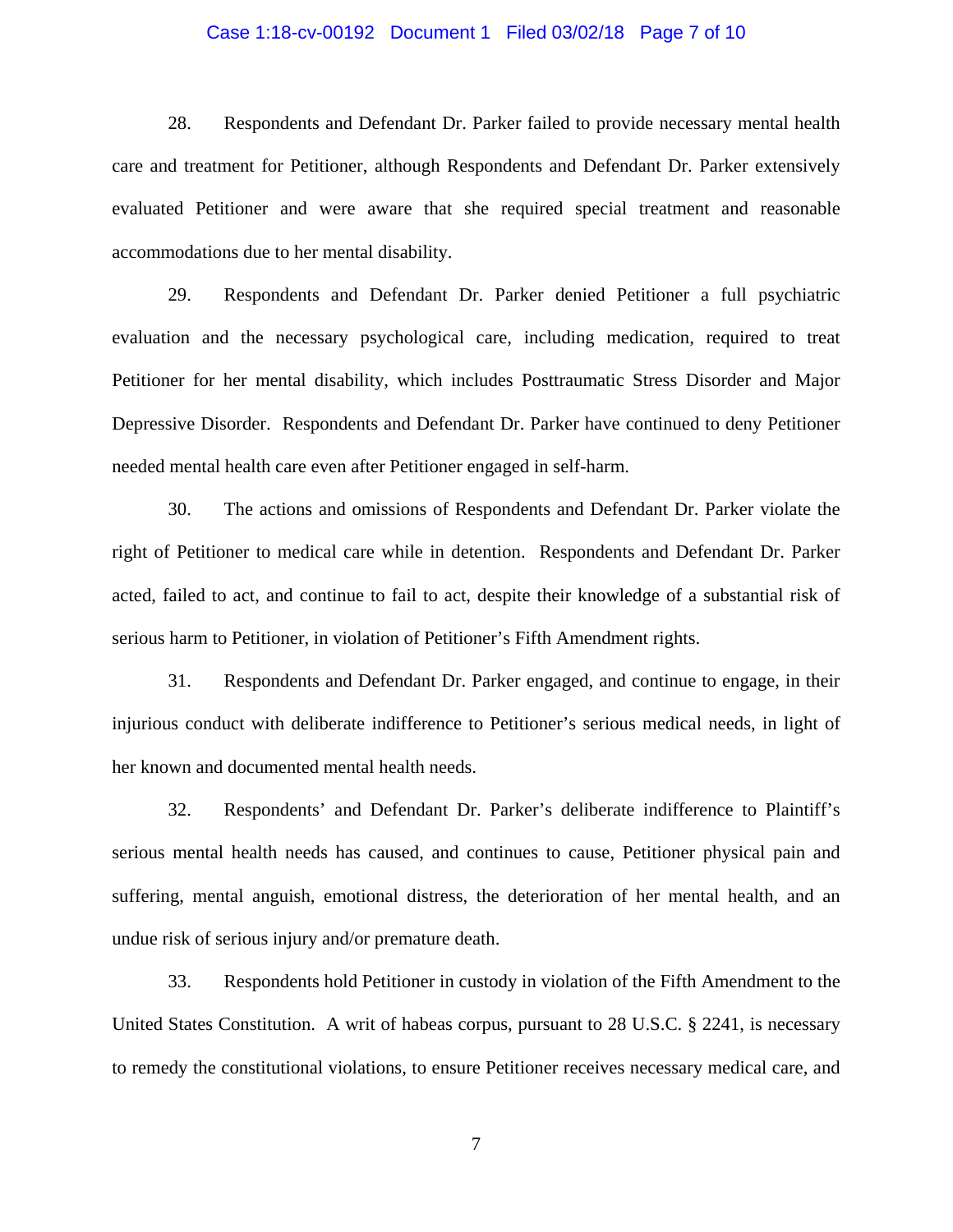## Case 1:18-cv-00192 Document 1 Filed 03/02/18 Page 8 of 10

to remove the unreasonable risk that Petitioner will suffer new or worsening serious physical and mental health illnesses, injuries, and harm.

34. Alternatively, if the Court denies a writ of habeas corpus, declaratory and injunctive relief to compel Respondents to provide necessary medical care is needed to remedy Respondents' violation of the Fifth Amendment and to prevent serious, imminent, irreparable physical, mental, and emotional injuries to Petitioner.

35. In addition to and apart from a writ of habeas corpus and declaratory and injunctive relief, Respondents and Dr. Parker are liable to Petitioner in their individual capacities for actual and punitive damages from their injurious conduct that amounted to deliberate indifference to Petitioner's serious medical needs in violation of the Fifth Amendment.

## **CLAIM TWO**

#### **Rehabilitation Act of 1973**

36. Petitioner realleges and incorporates by reference the allegations made above.

37. Section 504 of the Rehabilitation Act provides that "No otherwise qualified individual with a disability . . . shall, solely by reason of her or his disability, be excluded from the participation in, be denied the benefits of, or be subjected to discrimination under any program or activity receiving Federal financial assistance or under any program or activity conducted by any Executive agency or by the United States Postal Service." 29 U.S.C. § 794.

38. Defendant ICE is an Executive agency within the meaning of the Rehabilitation Act.

39. Defendant ICE's actions violated and violate the Rehabilitation Act because they constitute discrimination on the basis of disability. Defendant ICE's actions also constitute retaliation in violation of the Rehabilitation Act. Finally, in failing to provide reasonable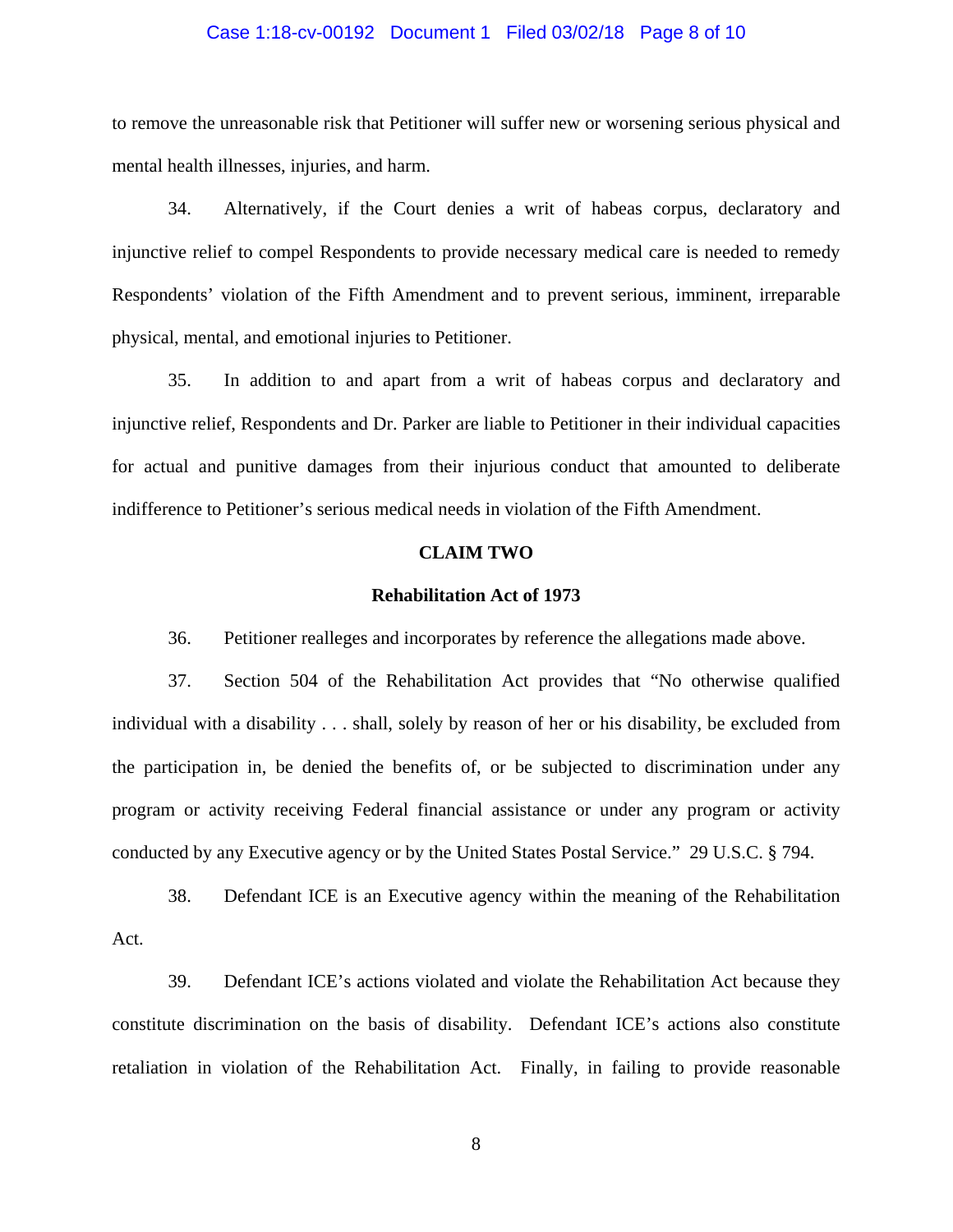## Case 1:18-cv-00192 Document 1 Filed 03/02/18 Page 9 of 10

accommodations to Petitioner because of her disability, Defendant ICE violated the Rehabilitation Act.

## **PRAYER FOR RELIEF**

WHEREFORE, Petitioner prays that this Court grant the following relief:

- 1. Assume jurisdiction over this matter;
- 2. Declare Petitioner's detention to be unlawful and unconstitutional;
- 3. Order Petitioner's release from custody forthwith;
- 4. In the alternative, if the Court does not grant a writ of habeas corpus, order Respondents to provide Petitioner with a full psychiatric evaluation and psychiatric treatment, including medication and placement in inpatient treatment as needed, forthwith;
- 5. In the alternative, if the Court does not grant a writ of habeas corpus, enjoin Respondents from placing Petitioner in solitary confinement, whether through segregation, isolation, or otherwise.
- 6. Enjoin Respondents from transferring Petitioner outside of this judicial district pending litigation of this matter or her removal proceedings.
- 7. Order Respondents and Defendants to pay compensatory and punitive damages for violating Petitioner's rights;
- 8. Award to Petitioner reasonable costs and attorneys' fees; and,
- 9. Grant any other relief that this Court deems just and proper.

DATED: March 2, 2018 Respectfully submitted,

*/s/ Jack Salmon* Celina Moreno Jack Salmon